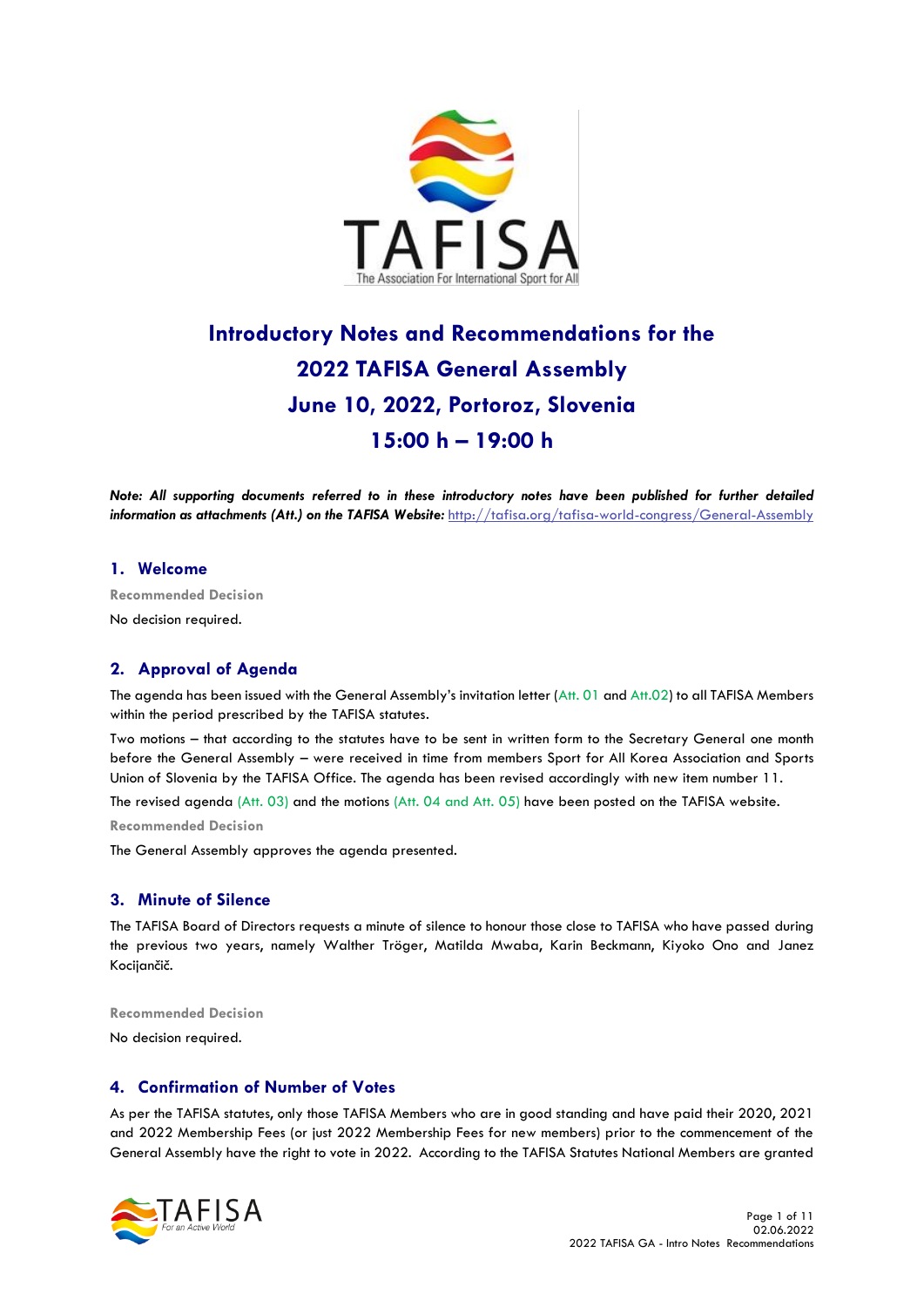5 votes, International and Supporter Members each receive 1 vote. It is not possible to split votes between various ballots i.e. members with 5 votes must cast them as a bloc.

The TAFISA Office will confirm the number of votes according to the registration list to be signed upon entry to the General Assembly and the Chairperson will announce the number of votes to the General Assembly.

**Recommended Decision** 

No decision required.

#### **5. Acceptance of 2019 General Assembly Minutes**

The minutes of the last General Assembly in Tokyo, Japan, November 15, 2019 have been sent to the TAFISA members in the prescribed time by the Secretary General and also published on the TAFISA website (Att. 06). No comments requiring amendments have been received by TAFISA.

**Recommended Decision** 

The minutes of the last General Assembly are accepted by the General Assembly.

## **6. 2017-2022 Board of Directors' Report**

Please refer to the report published in the website  $(Att, 07)$  that will be presented orally by the Secretary General.

**Recommended Decision** 

The 2017 to 2022 Board of Directors' Report is accepted by the General Assembly.

## **7. Approval of New Members**

Since the last General Assembly in November 2019, the following 48 organisations have applied to become a member of TAFISA, and have been preliminarily approved by the current TAFISA Board of Directors.

National Members (22 organisations)

| Country            | Organisation                                                                |
|--------------------|-----------------------------------------------------------------------------|
| Angola             | National Direction of Sport                                                 |
| Bosnia-Herzegovina | <b>National Olympic Committee</b>                                           |
| Canada             | Sport for Life                                                              |
| Cuba               | Cuba Olympic Committee                                                      |
| Czech Republic     | <b>SOKOL</b>                                                                |
| <b>Eswatini</b>    | <b>Sports and Recreation Council</b>                                        |
| Fiji Islands       | <b>National Sports Commission</b>                                           |
| Finland            | <b>Regional Sport of Finland</b>                                            |
| Georgia            | Georgian National Federation "Sport For All"                                |
| Guatemala          | Consejo Nacional Del Deporte, La Educacion Fisica Y La Recreacion (CONADER) |
| Japan              | <b>SASAKAWA Sports Foundation</b>                                           |
| Lesotho            | Sport and Recreation Commission                                             |
| Malawi             | <b>National Council of Sports</b>                                           |
| Malta              | Sport Malta                                                                 |
| Mozambique         | Ministry of Culture, Youth and Sport                                        |

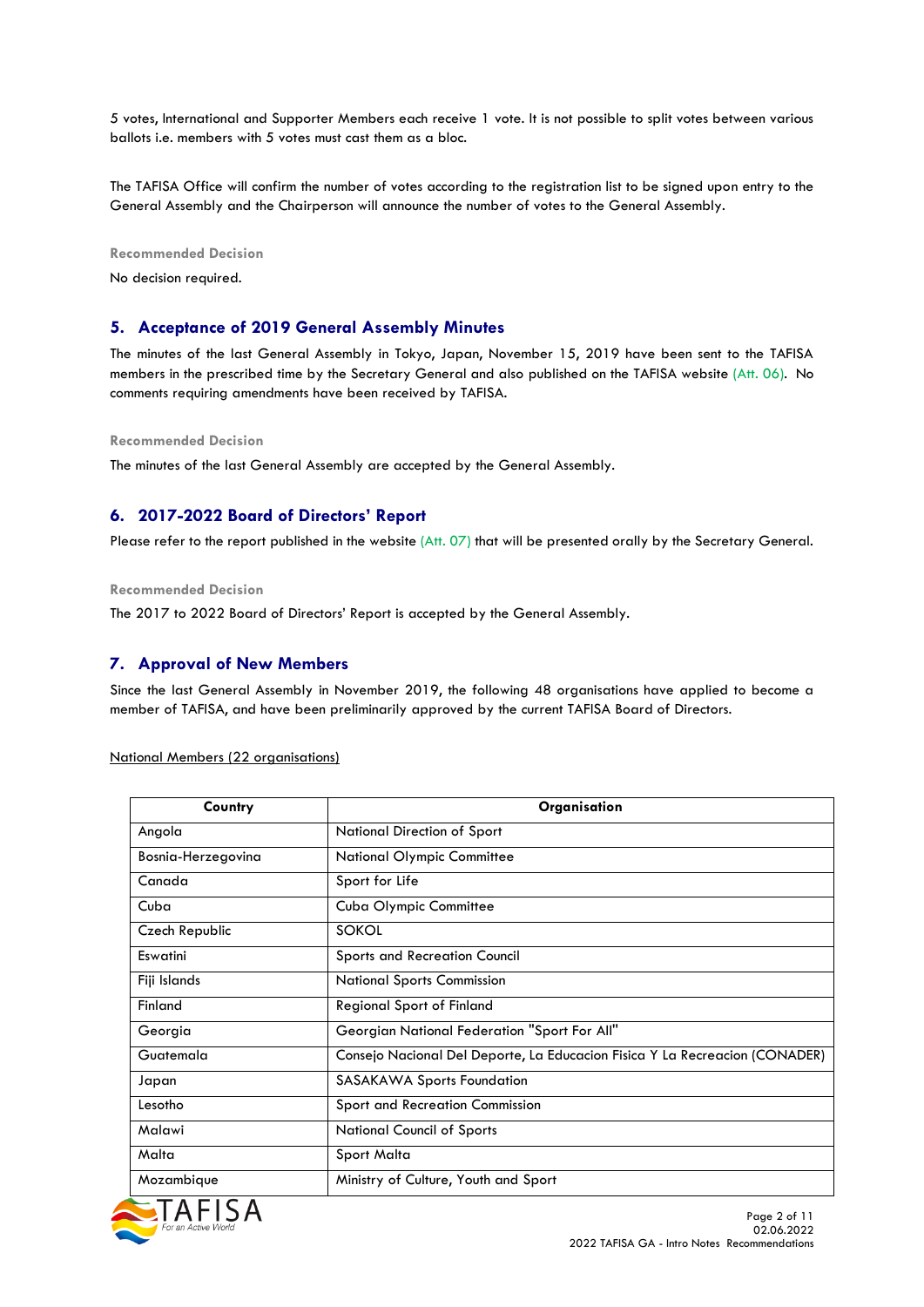| Namibia            | <b>Sports Commission</b>                      |
|--------------------|-----------------------------------------------|
| Sri Lanka          | <b>National Olympic Committee</b>             |
| Switzerland        | <b>Swiss Olympic Committee</b>                |
| <b>Timor Leste</b> | State Secretary of Youth and Sport            |
| <b>USA</b>         | <b>ASPEN Institute</b>                        |
| Zambia             | <b>National Sports Council</b>                |
| Zimbabwe           | Ministry of Youth, Sport, Arts and Recreation |

## International Members (9 organisations)

| Country      | Organisation                                         |
|--------------|------------------------------------------------------|
| France       | International Table Soccer Federation                |
| Germany      | International Federation Icestocksport (IFI)         |
| Iran         | International Association of Cardio Sports           |
| Iran         | <b>World Pilates Confederation</b>                   |
| <b>Italy</b> | <b>World Rafting Federation</b>                      |
| Malaysia     | World Kabaddi Federation                             |
| Singapore    | International Sepaktakraw Federation                 |
| Spain        | International Federation of Beach Tennis             |
| Spain        | International Federation of Bodybuilding and Fitness |

# Supporter Members (17 organisations)

| Country     | Organisation                                                                            |
|-------------|-----------------------------------------------------------------------------------------|
| Australia   | <b>Sport Matters</b>                                                                    |
| France      | Fédération des Amis de la Lutte et des Sports Athlétiques Bretons (FALSAB)              |
| Georgia     | Traditional Sports and Games Association of Georgria                                    |
| Germany     | Playparc                                                                                |
| Greece      | Phylatto                                                                                |
| India       | Amateur Games and Sports Promotion Foundation                                           |
| Iran        | Global Hapkido Foundation                                                               |
| Iran        | <b>Hogam Sports Committee</b>                                                           |
| Germany     | Deutscher Frisbeesport-Verband e.V.                                                     |
| Korea       | Korea Sports Promotion Foundation                                                       |
| Korea       | <b>TAFISA Koreg Council</b>                                                             |
| Philippines | Pilipinas Obstacle Sports Federation                                                    |
| Spain       | Fundació Brafa                                                                          |
| Switzerland | <b>Active Parents Active Kids</b>                                                       |
| Turkey      | <b>Konak Municipality</b>                                                               |
| UK          | Liverpool John Moores University                                                        |
| Zambia      | National Organization for Women in Sport, Physical Activity and Recreation<br>(NOWSPAR) |

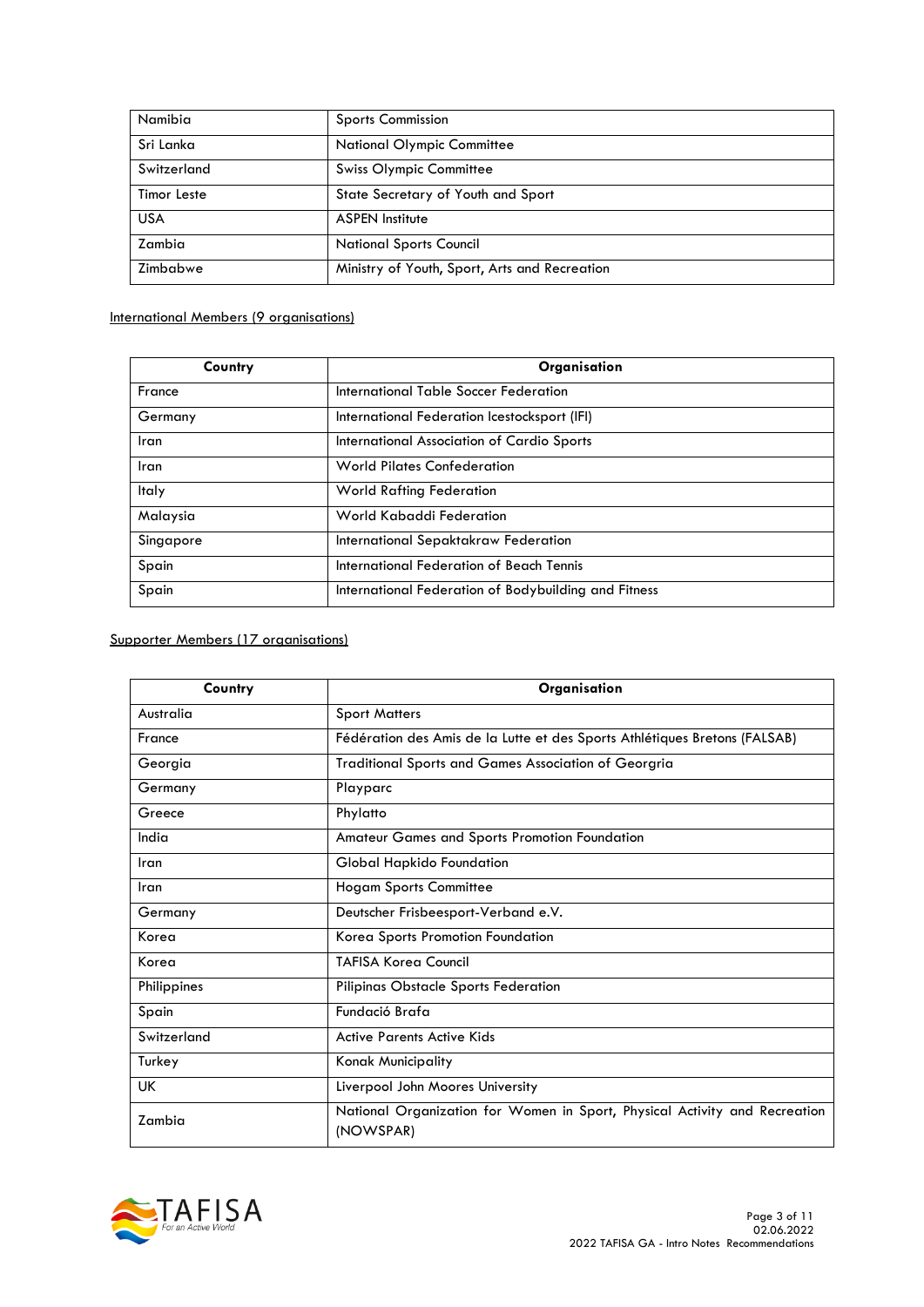The General Assembly is asked to decide on each member category individually by a vote unless there are special requests. Newly approved members have the right to vote immediately during this General Assembly provided that they have paid their membership fee for the years following their application.

#### **Recommended Decision**

The General Assembly accepts all new members provided they are in good standing.

# **8. Auditors' Report & Approval of Financial Reports 2019 and 2020**

Please refer to the 2019 (Att. 08) and 2020 (Att. 09) Financial Statements (published on the website) as drawn up by the German tax accountant, Jennewein, and the respective certification letters. The TAFISA Treasurer will give oral comments on request.

It should be noted that the Financial Statements do not include the excellent in-kind services provided by each of the TAFISA Board Members, Commissioners and Special Advisors, which includes expenses for travelling to board meetings, using their respective home or business offices for TAFISA purposes, etc. Without this contribution, TAFISA would not be able to fulfil its tasks and obligations.

The Audit Reports 2019 and 2020 have shown no irregularities regards TAFISA's operational and financial governance, and confirm a sound accounting practice executed by the Executive Office: "there were no indications for questioning the prudent management" of the organisation (Att. 10 & 11). They will be presented by elected substitute auditor Jorge Carvalho (IPDJ, Portugal).

TAFISA gives thanks to its partners, supporters and donors. In particular, TAFISA would like to note the following contributions to the TAFISA Office:

- Office space donated by Commerzbank AG,
- Public funds provided by the German Government and the German Olympic Sport Confederation (DOSB),
- Donations provided by Nike and Catmosphere,
- Grants provided by the European Commission, IOC and UNESCO,
- Licence fees provided by TAFISA event organisers, namely
	- o City of Ulyanovsk (Martial Arts Festival 2019),
	- o TAFISA Japan (World Congress 2019),
	- o Portuguese Institute for Sport and Youth (World Sport for All Games, Lisbon 2020),
	- o Olympic Committee of Slovenia & Association of Sport Federations as well as Sport Union of Slovenia (World Congress 2022),
	- o Italian Federation of Traditional Games and Sports (European Sport for All Games 2022),
	- o German Olympic Sports Confederation (World Congress 2023),
	- o Russian Olympic Committee (World Sport for All Games 2024),
- Licence fees provided by partners: NASSAU, Playfit, TAMHASO (Korea Mask).

#### **Recommended Decision**

The General Assembly approves the reports as presented.

## **9. Approval of Financial Report 2021**

Please refer to the report (Att. 12) published in the website.

#### **Recommended Decision**

The General Assembly approves the report as presented.

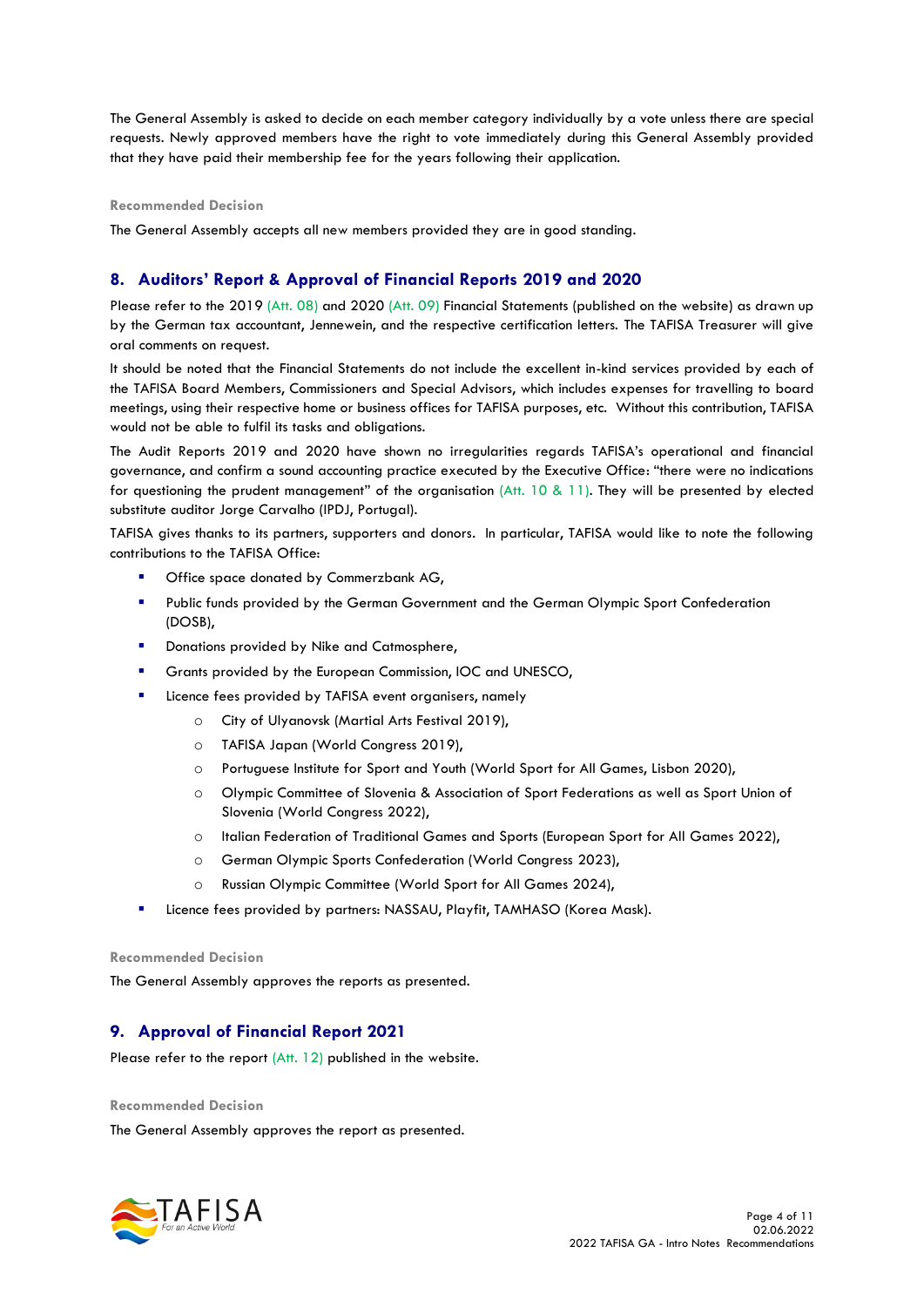# **10. Approval of Financial Forecast 2022 & 2023**

Please refer to the forecasts (Att. 13 & 14) published in the website.

#### **Recommended Decision**

The General Assembly approves the forecasts as presented.

## **11. Motions on 8th TAFISA World Sport for All Games 2024**

Two motions (Att. 04 and Att.05) – that according to the statutes were sent in written form to the Secretary General one month before the General Assembly – were received from members Sport for All Korea Association and Sports Union of Slovenia by the TAFISA Office.

Those motions request that "the acclamation of the TAFISA General Assembly, given in Tokyo on 15<sup>th</sup> November 2019, to have Nizhny Novgorod, Russia, as host city of the 8th TAFISA World Sport for All Games 2024, will be revoked".

**Recommended Decision** 

The General Assembly will decide on the matter, after discussion.

#### **12. Report on "Legacy 2022"**

During the TAFISA Board of Directors meeting in Suzhou, China, in 2018, the TAFISA Board of Directors approved the launch of Project Legacy 2021 (now referred to as Project Legacy 2022) with the aim to focus exclusively on increasing and securing TAFISA's financial income for a sustainable budget situation at least for the years 2021 – 2025 (amended to 2022-2025). Legacy 2022, under the leadership of the TAFISA Board and more specifically the Legacy 2022 Steering Committee, has achieved great success, particularly in the last couple of years. To systemise TAFISA's approach to maintaining and generating sources of income, Project Legacy 2022 first increased TAFISA's knowledge on - and readiness for - the fundraising environment (including providing insight and learnings relating to potential funding streams and TAFISA's fundraising potential). The Project created many opportunities for TAFISA to nurture existing funding sources as well as prepare the organisation to succeed in gaining new funding streams. In 2021, the project was further enhanced when TAFISA entered a partnership with UK-based consultancy 'Oaks' who worked hand in hand with TAFISA over a 9 month period to create a highly professional and bespoke fundraising and income generation strategy for the organisation.

**Recommended Decision** 

No decision required.

#### **13. Approval of Revised "Mission 2030"**

TAFISA's *Mission 2030: For A Better World through Sport for All* has once again proven to be an excellent compass and platform for TAFISA's development between the years 2019 – 2022. Various initiatives – including the launch of TAFISA Mission 2030 online Workshop Series and the creation of Mission 2030 educational modules – have been undertaken to empower TAFISA members in making use of it.

It is proposed that a review of TAFISA Mission 2030 themes and contents – based on member survey led by Sasakawa Sports Foundation – will be carried out before the next TAFISA General Assembly 2023.

#### **Recommended Decision**

The General Assembly approves the review of TAFISA's Mission 2030: For A Better World through Sport for All before the next General Assembly 2023.

## **14. Revision of Statutes**

TAFISA has grown and progressed within the last five years. Due to these developments the statutes need to be updated. For further detailed information please see supporting document on the revision of statutes  $(Att. 15)$ 

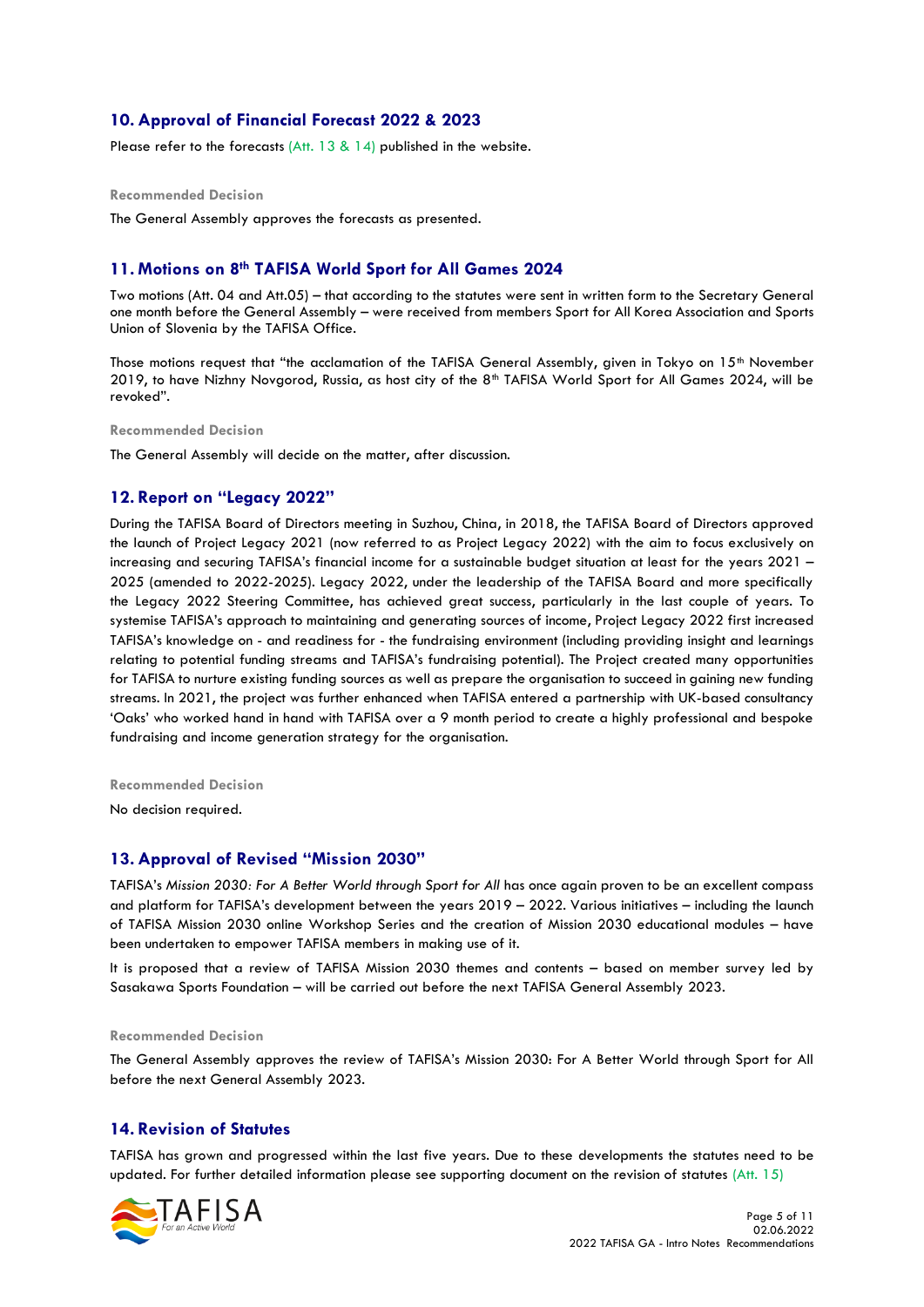uploaded to the TAFISA website.

#### **Recommended Decision**

The General Assembly approves the revision of Statutes as stated above by a majority of two-thirds.

## **15. Report on TAFISA Bylaws**

The TAFISA Bylaws consist in the following:

- General Rules of Procedure
- **Exercial Rules and Requlations**
- Rules of Procedure for the Board of Directors and Executive Office
- Rules of Procedure for Membership
- Code of Conduct for Integrity

Adopted during the TAFISA General Assembly 2017, they have proven their usefulness for the operation of TAFISA during the period 2019 – 2022. They constitute a good complement to the TAFISA statutes and regulate the dayto-day operations of the organisation.

No revisions are necessary at this stage.

#### **Recommended Decision**

No decision required.

## **16. Election of Honorary Members**

In line with the TAFISA Statutes, the current Board of Directors recommends the following to be elected as TAFISA Honorary Members in recognition of their substantial contribution to the development of TAFISA as a professional and successful organisation. All nominees have, at least, served two terms on the TAFISA Board.

| <b>Nominee</b>           | <b>Position</b>           | Contribution        |
|--------------------------|---------------------------|---------------------|
| Prof. Ju-Ho Chang        | <b>Honorary President</b> | President           |
| Mr. Peter Barendse       | Honorary Member           | <b>Board Member</b> |
| Mr. Leonard Thadeo       | <b>Honorary Member</b>    | <b>Board Member</b> |
| Dr. Mitra Rouhi-Dehkordi | Honorary Member           | <b>Board Member</b> |
| Prof. Yasuo Yamaguchi    | Honorary Member           | <b>Board Member</b> |

**Recommended Decision** 

The General Assembly elects the nominees as TAFISA Honorary Members and Honorary President.

## **17. Approval of Membership Fees from 2023**

With the increasing services TAFISA offers to its members, TAFISA asks all member organisations to follow their obligation according to the statutes to regularly pay their fees.

Moreover, TAFISA asks member organisations that can afford to do so, to donate extra funds to help TAFISA to fulfil its tasks. TAFISA thanks the German Olympic Sport Federation that has given special donations to TAFISA.

The TAFISA Board motions to increase the annual fee for TAFISA membership from 2023. This rise in membership fees primarily reflects:

the increase in services TAFISA has provided or will provide to its members, including:

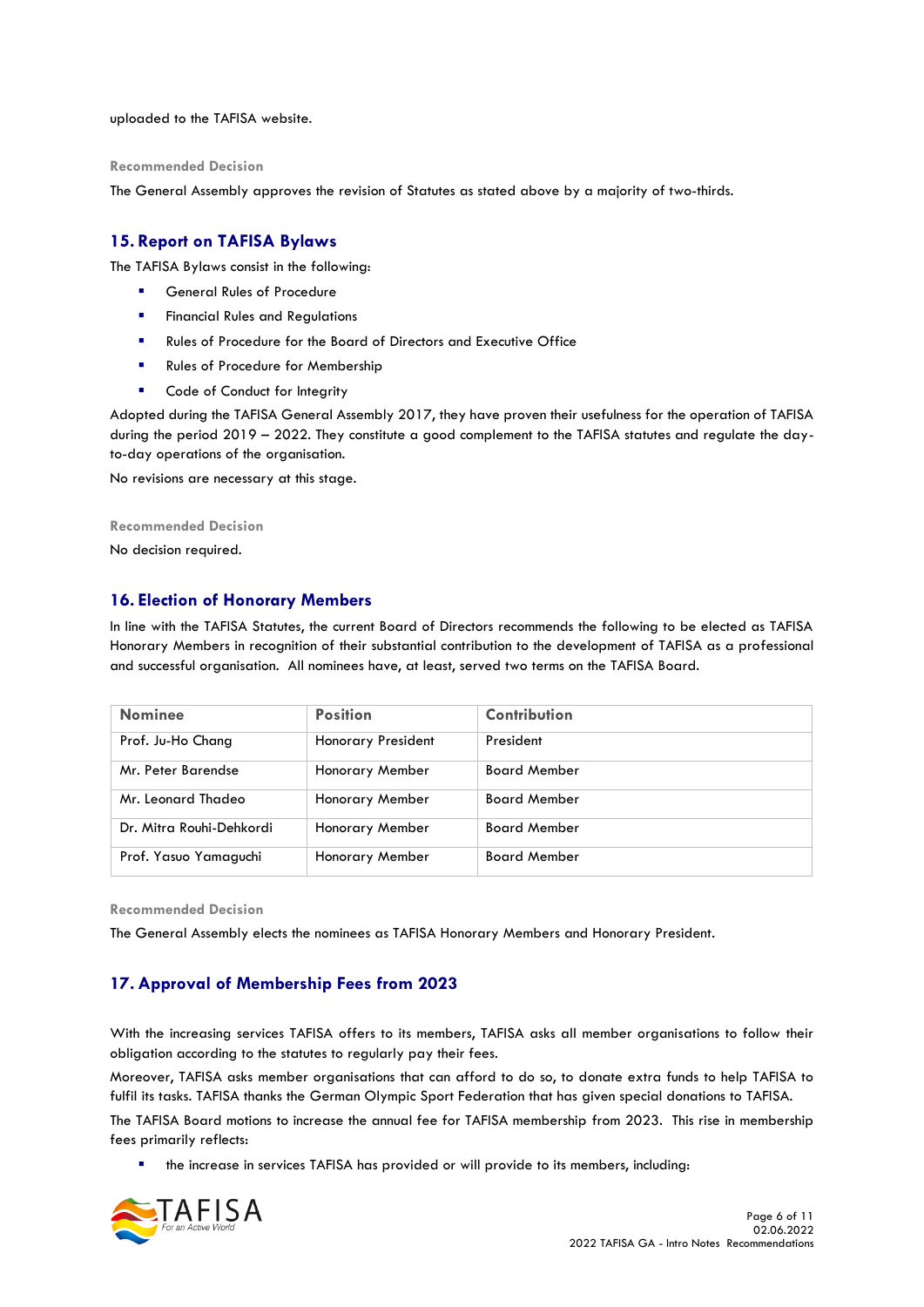- o TAFISA Annual Report,
- o TAFISA Newsletter,
- o TAFISA Social Media Activity
- o TAFISA Mission 2030 Workshops
- o TAFISA World Walking Day 24h Around the Globe
- o Capacity-building services
	- TAFISA Certified Leadership Course in Sport for All
	- TAFISA Mission 2030 Modules
	- TAFISA Masters in International Sports Development
	- Active City Capacity-Building workshops
	- INTERACT Capacity-building framework
- the operation of a professional office,
- the increasing number of members resulting in a growth of operating costs
- the challenges and risks faced during the Covid-19 pandemic

Also considered is the effect of inflation and Membership Fees of comparable international bodies.

The following is the current 2022 and proposed future TAFISA Membership fees structure:

|                         | <b>Current Fee</b> | <b>Proposed Fee</b> |
|-------------------------|--------------------|---------------------|
| <b>National Member:</b> | € 400 per year     | € 450 per year      |
| International Member:   | € 400 per year     | € 450 per year      |
| Supporter Member:       | € 350 per year     | € 400 per year      |

**Recommended Decision** 

The suggested change in membership fees from 2023 is accepted by the General Assembly.

# **18. Approval of Auditors 2021 and 2022**

It is the task of the General Assembly to decide on two auditors plus one substitute auditor for the next two years (2021, 2022). It is the task of the auditors to examine and approve the annual TAFISA tax statements before presenting to the General Assembly.

Candidates for election will be presented at the General Assembly:

- Auditors:
	- o Mr. Gerhard Reus (German Olympic Sports Confederation)
	- o Mr. Peeter Lusmägi (Estonian Olympic Committee)
- Substitute auditor:
	- o To be confirmed

**Recommended Decision** 

The General Assembly elects the two auditors plus one substitute as proposed, for the years 2021 and 2022.

# **19. Election of the 29th TAFISA World Congress Host, 2025**

With the deadline of July 8, 2021, one application from a TAFISA Members was received to host the 29<sup>th</sup> TAFISA World Congress in 2025 (Att.16 and Att.17):

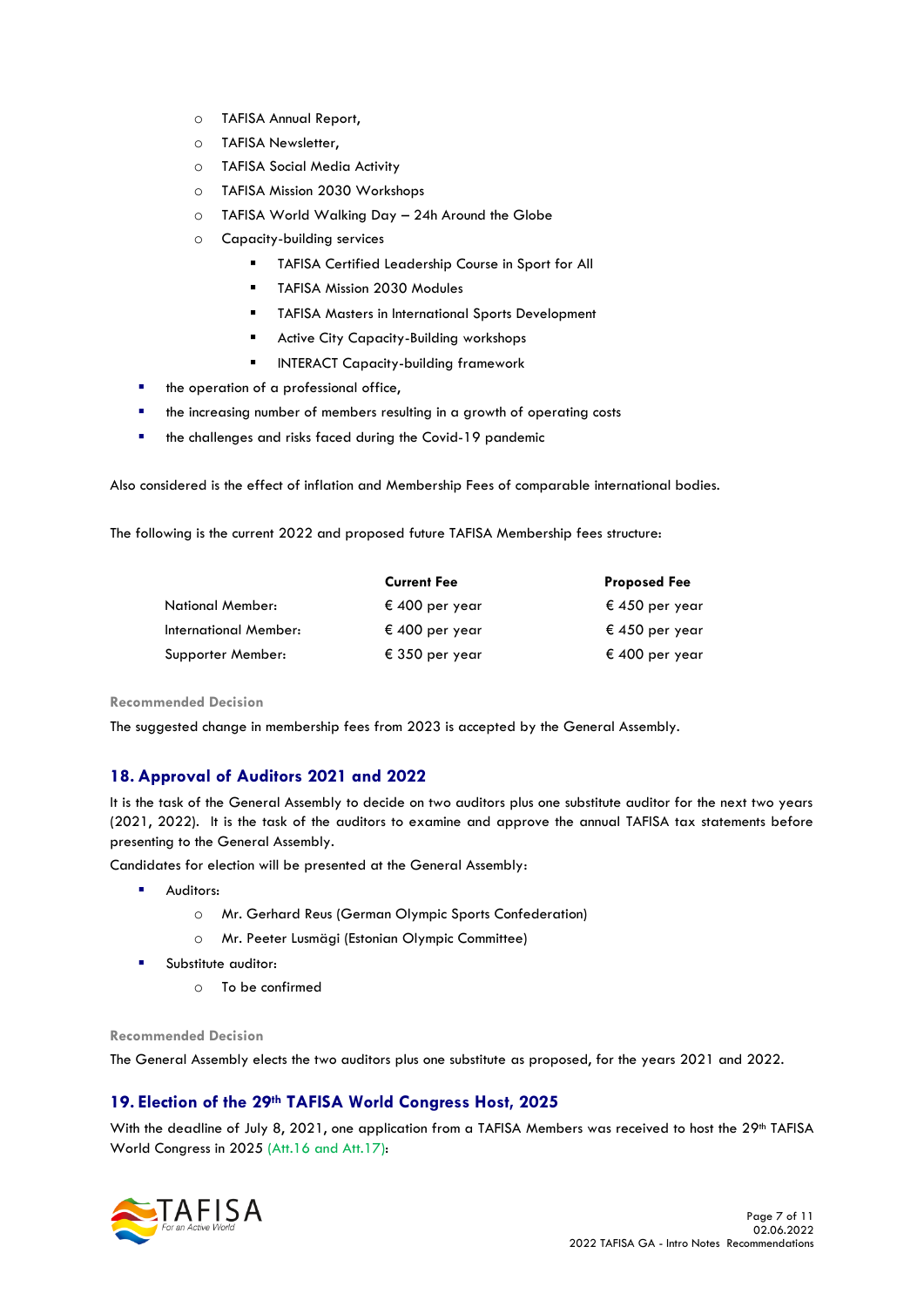| <b>TAFISA Member</b> | Venue                     |
|----------------------|---------------------------|
| SOKOL                | Czech Republic<br>Prague, |

The application was reviewed by a working group composed of members of the TAFISA Board of Directors, which certified that the application meets the bidding guidelines and TAFISA statutes.

The provisional contract including the licence fee, was signed. The contract only becomes valid if the candidate is approved by the General Assembly.

Representatives of the candidate host will make a presentation of their application.

**Recommended Decision** 

The General Assembly is to vote on the 2025 Congress Host. According to the statutes, the approval of the host candidate will be taken by a simple majority of votes.

#### **20. Election of the 9th TAFISA World Games Host, 2028**

With the deadline of July 8, 2021, one application from a TAFISA Members was received to host the 9th TAFISA World Sport for All Games in 2028 (Att. 18, Att. 19 and Att.20):

| TAFISA Member                   | Venue                |
|---------------------------------|----------------------|
| Saudi Sports for All Federation | Riyadh, Saudi Arabia |

The application was reviewed by a working group composed of members of the TAFISA Board of Directors, which certified that the application meets the bidding guidelines and TAFISA statutes.

Representatives of the candidate host will make a presentation of their application.

#### **Recommended Decision**

The General Assembly is to vote on the 2028 Congress Host. According to the statutes, the approval of the host candidate will be taken by a simple majority of votes.

#### **21. Approval of the TAFISA Board 2017 – 2022 Actions**

The current TAFISA Board of Directors was elected by the General Assembly in 2017 in Seoul, Korea. Members of the Board have served TAFISA and its members to the best of their ability, and have fulfilled all formal requirements demanded of the Board. By approving the 2017 to 2022 TAFISA Board of Directors, the General Assembly acknowledges that the Board members can no longer be held liable for decisions made during their term, other than infringements, resulting in legal action.

#### **Recommended Decision**

The General Assembly approves the 2017 to 2022 TAFISA Board of Directors.

#### **22. TAFISA Board Nomination Committee Report**

The TAFISA Board Nomination Committee was elected at the General Assembly 2019, which according to the TAFISA Statutes, has the task "to propose to the General Assembly persons for election" (Chapter XI, § 5). The Members of the Committee elected are

- Finn Berggren, Denmark (Chairperson)
- Efi Mouzourou, Cyprus
- Tomohiko Yoshida, Japan

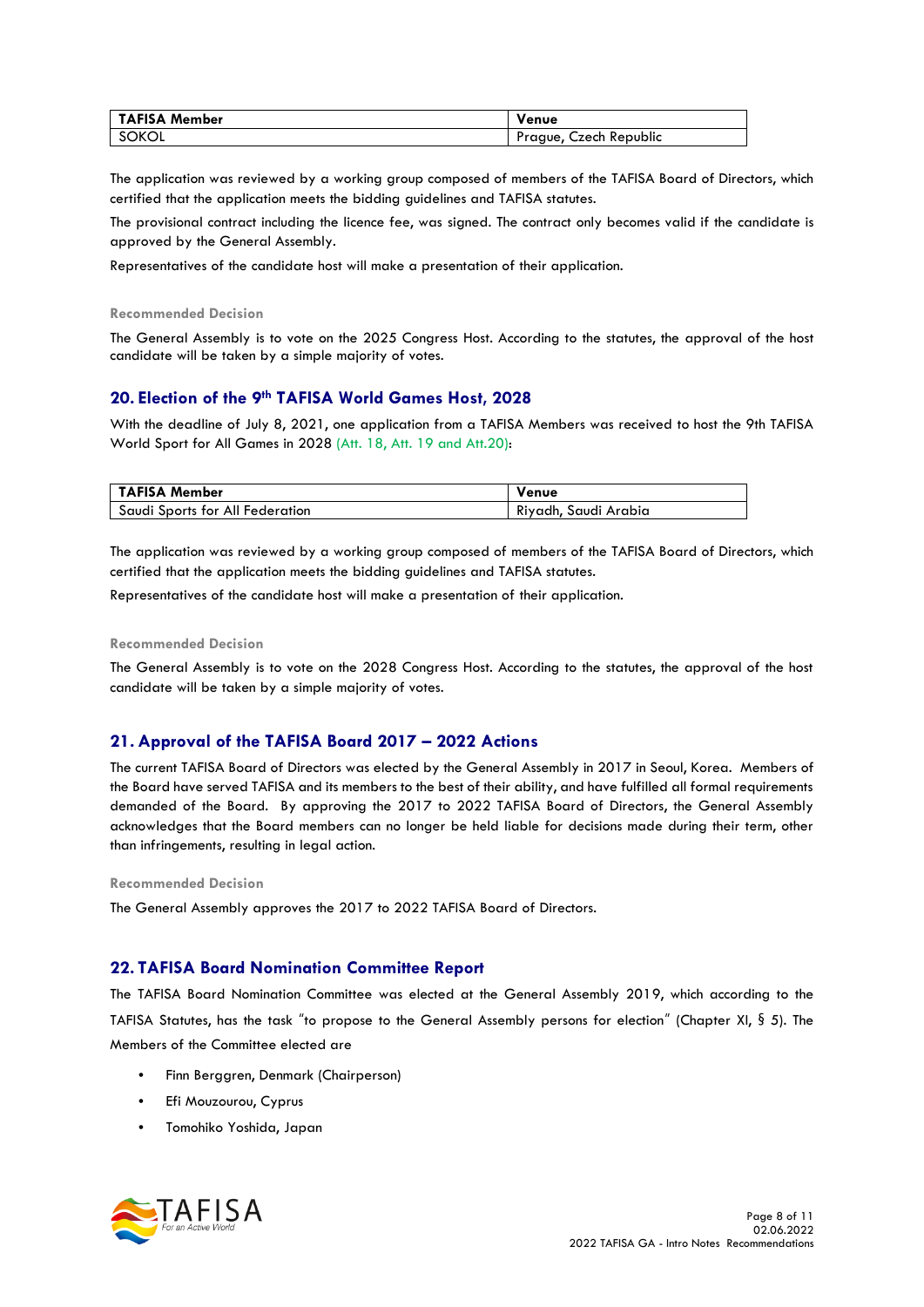The Chairperson will give an oral report regarding the nominations during the General Assembly. The report will be published on the TAFISA website in the days before the General Assembly.

**Recommended Decision** 

No decision required.

# **23. Election of Election Committee**

For the supervision of the election procedure an Election Committee consisting of three persons not standing for election of the board are to be elected.

The following three persons are suggested to be elected to form the Election Committee:

- Tom Farrey, ASPEN Institute (USA)
- Leonard Thadeo, Tanzanian Ministry of Information, Youth, Culture & Sports (Tanzania)
- Efi Mouzourou-Penintaex, Cyprus Sports Organisation (Cyprus)

#### **Recommended Decision**

The General Assembly approves the Election Committee.

# **24. Election of TAFISA President 2022 – 2025**

Two candidacies were received for the position of TAFISA President 2022 – 2025 (see application documents on TAFISA website):

- Wolfgang Baumann (German Olympic Sports Confederation)
- Janez Sodrznik (Olympic Committee of Slovenia Association of Sports Federations).

The presidential candidates will give a short oral introduction, then the General Assembly will elect the 2022 to 2025 TAFISA President using the supplied voting forms.

#### **Recommended Decision**

Each member in good standing represented at the 2022 General Assembly should vote for the 2022 to 2025 TAFISA President.

## **25. Election of TAFISA Board Members 2022 – 2025**

The following cadidacies for the 2022 to 2025 TAFISA Board of Directors have been received before the deadline of March 10, 2022, three months before the General Assembly as required by our statutes, and were approved by the Nomination Committee elected during the last TAFISA General Assembly (see application documents on the TAFISA website):

| No. | <b>Candidates</b>                           | <b>Organisation</b>                       | <b>Country</b>       |  |
|-----|---------------------------------------------|-------------------------------------------|----------------------|--|
|     | National Member / Africa                    |                                           |                      |  |
|     | Ms. Keenese Neoyame Katisenge               | <b>Botswana National Sport Commission</b> | Botswana             |  |
|     | <b>National Member / Americas</b>           |                                           |                      |  |
| 2   | Ms. Catherine Forde                         | Trinidad & Tobago Olympic Committee       | Trinidad &<br>Tobago |  |
|     | National Member / Asia                      |                                           |                      |  |
| 3   | HRH Prince Khaled bin Alwaleed bin<br>Talal | Saudi Sport for All Federation            | Saudi<br>Arabia      |  |

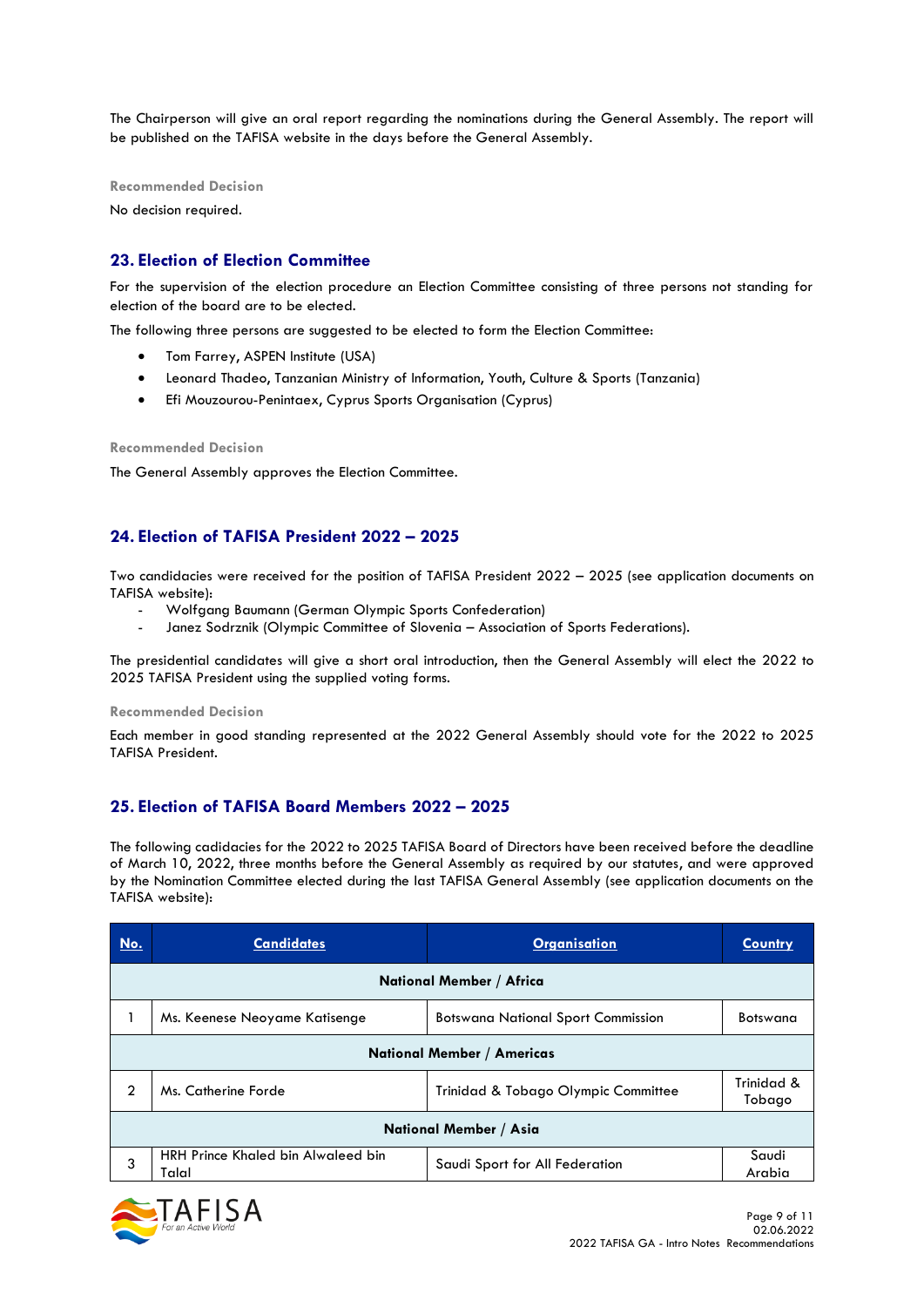| 4  | Mr. Dong Ding                   | All-China Sports Federation                                         | China           |  |
|----|---------------------------------|---------------------------------------------------------------------|-----------------|--|
| 5  | Mr. Herzel Hagay                | Sport for All Association                                           | Israel          |  |
| 6  | Dr. Wanshik Hong                | Sport for All Korea Association                                     | Korea           |  |
| 7  | Dato Sarjit Singh Sekhon        | Malaysian Leisure & Recreation Council                              | Malaysia        |  |
| 8  | Mr. Max Tamazawa                | <b>TAFISA Japan</b>                                                 | Japan           |  |
|    | <b>National Member / Europe</b> |                                                                     |                 |  |
| 9  | Mr. Wolfgang Baumann            | German Olympic Sport Confederation<br>(DOSB)                        | Germany         |  |
| 10 | Mr. Denis Karakasis             | Ministry of Culture and Sport                                       | Greece          |  |
| 11 | Ms. Jacqueline Kronenburg       | Knowledge Centre for Sport and Physical<br>Activity                 | Netherland<br>s |  |
| 12 | Mr. Zoltan Peter                | Hungarian Leisure Sport Association                                 | Hungary         |  |
| 13 | Mr. Janez Sodržnik              | Olympic Committee of Slovenia                                       | Slovenia        |  |
| 14 | Mr. Marco Tomasini              | Federazione Italiana Sport e Giochi<br>Tradizionali (FIGeST)        | Italy           |  |
|    |                                 | National Member / Oceania                                           |                 |  |
| 15 | Ms. Cathy Wong                  | Fiji National Sports Commission                                     | Fiji Islands    |  |
|    | <b>International Member</b>     |                                                                     |                 |  |
|    |                                 |                                                                     |                 |  |
| 16 | Ms. Fiona Johnson               | International Dance Organisation                                    | Slovenia        |  |
| 17 | Ms. Gretchen Kittelberger       | <b>International Functional Fitness Federation</b>                  | USA             |  |
| 18 | Mr. Iman Mottaghian Nejad       | <b>World Pilates Confederation</b>                                  | Iran            |  |
| 19 | Mr. Gergely Muranyi             | International Federation of Teqball                                 | Hungary         |  |
| 20 | Dr. Mohsen Mehralizadeh         | International Zurkhaneh Sports Federation                           | Iran            |  |
| 21 | Mr. Christoph Oberlehner        | International Fistball Association                                  | Austria         |  |
| 22 | Prof. Dr. Nurdin Purnomo        | World Kungfu Dragon & Lion Dance (Dragon<br><b>Boat)</b> Federation | Indonesia       |  |
|    |                                 | <b>Supporter Member</b>                                             |                 |  |

For reference, the list of candidates for election has also been posted on the TAFISA website, along with the candidates' application and supporting documents. This information will also be included in the 28<sup>th</sup> TAFISA World Congress mobile application.

The General Assembly should review the information provided about each candidate and the report of the Nomination Committee (see item 22).

The General Assembly will then elect the 2022 to 2025 TAFISA Board of Directors using the supplied voting forms in a secret vote.

Whilst the General Assembly elects the Board Members, it does not elect the positions within the Board, Treasurer or Vice Presidents. This will be the prerogative of the new Board.